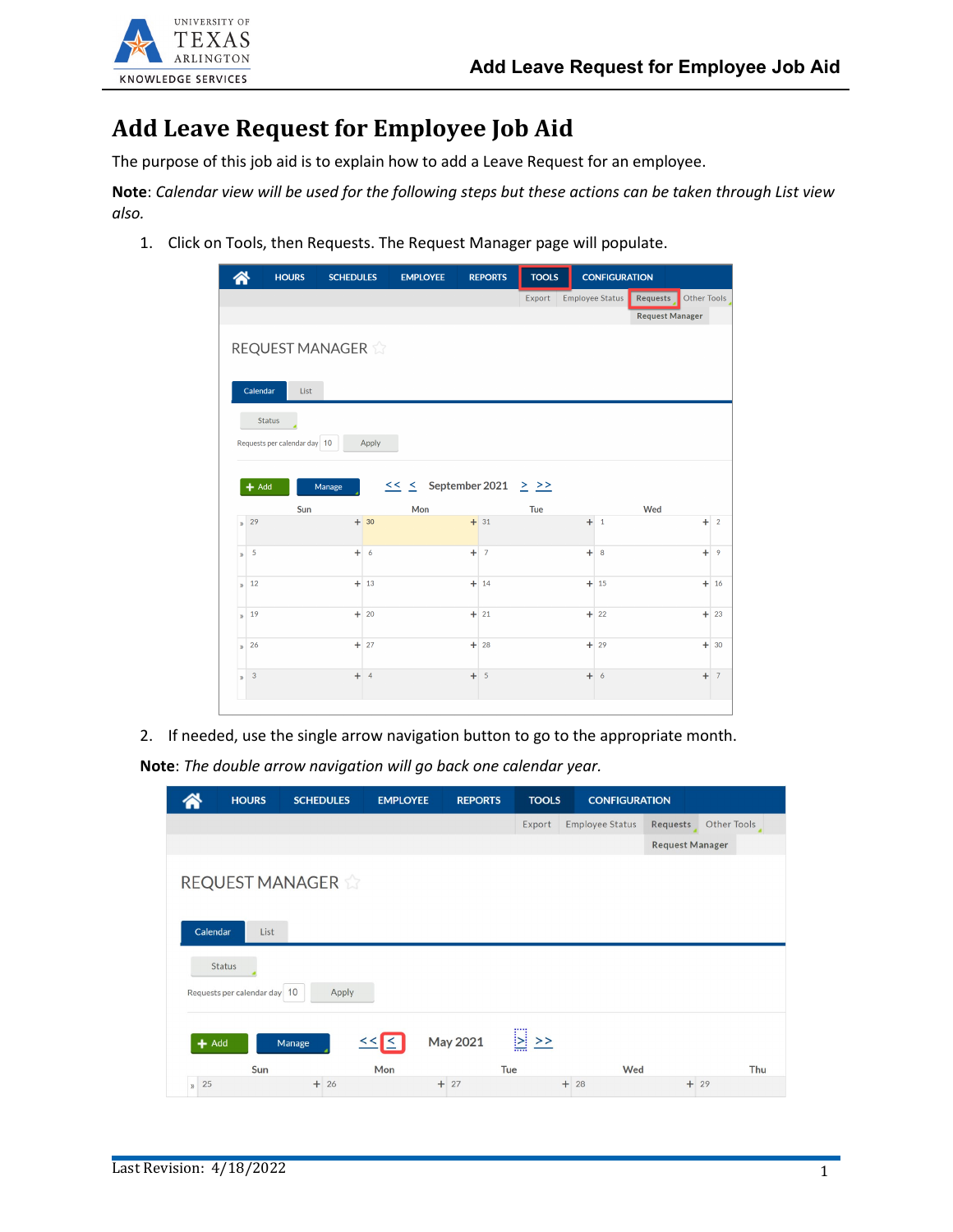

3. Select "Add" or click the "+" sign on the day you would like to add leave to on behalf of your employee.

| $+$ Add                         | Manage | << <   | <b>May 2021</b>             | $\geq$ $\geq$ |             |
|---------------------------------|--------|--------|-----------------------------|---------------|-------------|
|                                 | Sun    | Mon    |                             | <b>Tue</b>    | <b>Wed</b>  |
| 25<br>$\mathbf{v}$              |        | $+ 26$ | $+ 27$                      |               | $+ 28$<br>÷ |
| $\overline{2}$<br>$\mathcal{Y}$ | ÷      | 3      | $\ddot{}$<br>$\overline{4}$ | ÷             | ÷<br>5      |
| 9<br>$\mathcal{D}$              | $+$    | 10     | $+111$                      | ÷             | ٠<br>12     |
| 16<br>$\mathbf{v}$              | $+$    | 17     | $+$<br>18                   | $+$           | ٠<br>19     |

4. Complete the leave request.

**Note**: *If entering a Leave Request pertaining to an FMLA case, please use the [specifications](#page-3-0) at the end of this document.*

- a. Type in the employee's name to select the employee.
- b. If you used the "Add" button, enter the date. If you used the "+" sign on the day it will be on the selected day.
- c. Select the appropriate Template for the type of leave being requested.
- d. Update the hours if it was a partial day's leave, and the days if it was more than 1 day.
- e. If applicable, select the correct Leave Code.
- f. Answer the question about documentation when applicable.

**Note**: *Only applicable when Using the "Other" Template.* 

- g. Optional you can send the employee a notification of this leave request entry by checking the "Send user notification" box.
- h. Press Save.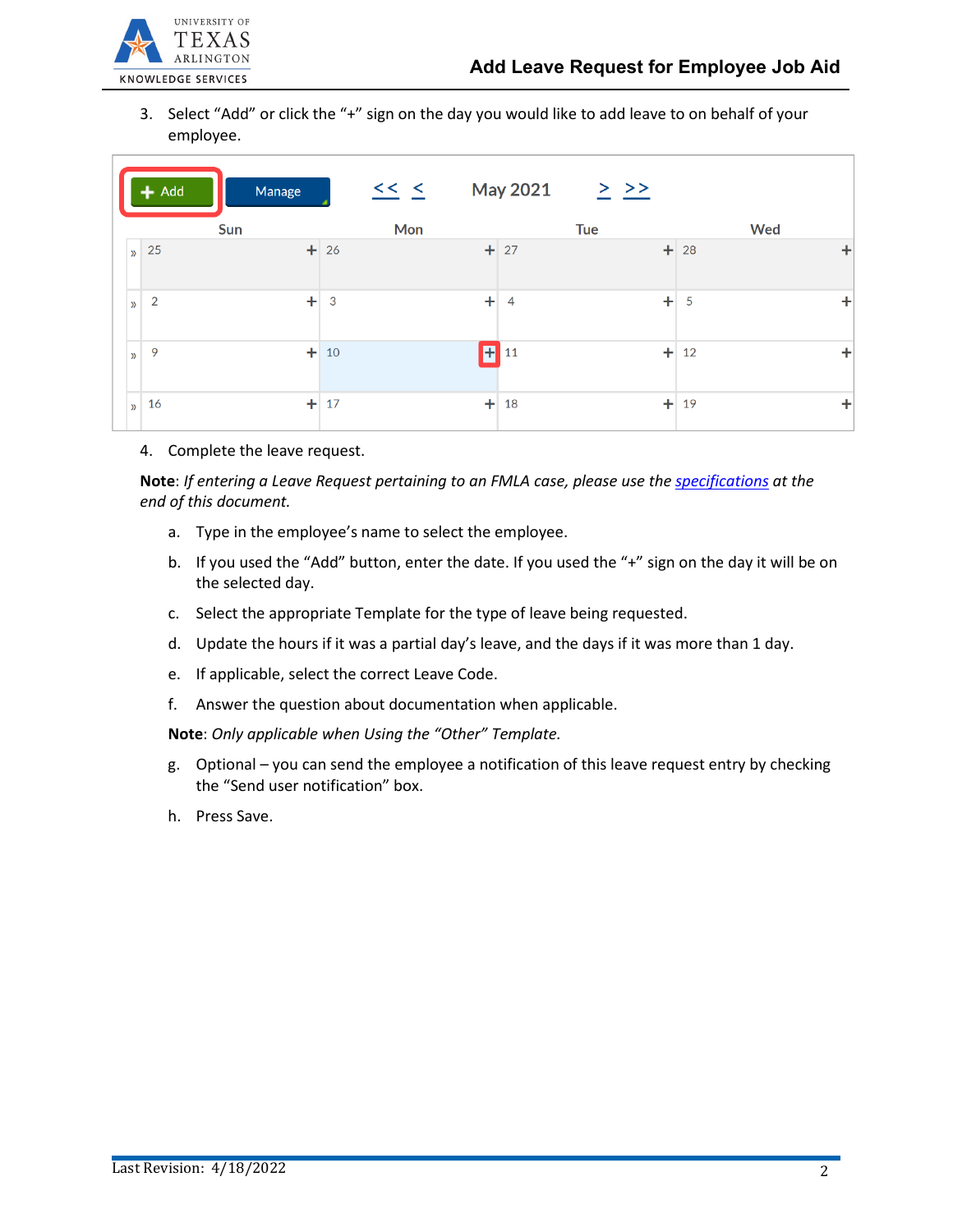

|  | Add Employee Request                                                                                                                 |                | $\ddot{\cdot}$            |  |  |
|--|--------------------------------------------------------------------------------------------------------------------------------------|----------------|---------------------------|--|--|
|  | Templates                                                                                                                            | Employee       | Sam Maverick<br>[1000216] |  |  |
|  | << NONE                                                                                                                              | Date requested | 5/11/2021<br>画            |  |  |
|  | Bereavement                                                                                                                          | Start time     | 08:00 AM                  |  |  |
|  | Jury Duty                                                                                                                            | Hours          | 8:00                      |  |  |
|  | Other                                                                                                                                | Days           | $\mathbf{1}$              |  |  |
|  | Parent Teacher Conference                                                                                                            | Leave Code     | 22 - Red Cross Volunteer  |  |  |
|  |                                                                                                                                      | Description    |                           |  |  |
|  | Have you submitted the appropriate documentation to your Timekeeper or Supervisor?<br>Yes<br>Approve request<br>Create drop requests |                |                           |  |  |
|  |                                                                                                                                      |                |                           |  |  |
|  |                                                                                                                                      |                |                           |  |  |
|  |                                                                                                                                      |                | Send user notification    |  |  |
|  | Accruals                                                                                                                             |                | Save<br>Cancel            |  |  |

5. A processing window will appear. Select "OK". The leave request will then appear on the calendar as pending, awaiting manager approval.

| $\overline{\mathbf{?}}$<br>Processing | $\leq$ $\leq$<br>$+$ Add<br>Manage | May 2021<br>$\geq$ $\geq$ |
|---------------------------------------|------------------------------------|---------------------------|
| Process complete.                     | Sun<br>Mon                         | Tue                       |
| 100%                                  | $\circ$<br>$+10$                   | $+11$                     |
| Elapsed 0:00                          | Approved (1)                       | Pending $(1)$             |
| Remaining 0 min                       | 08:00 444                          | 08:00 AM 8:00             |
|                                       | J - Jury Duty                      | 22 - Red Cross Volunteer  |
| Ok<br>Close                           |                                    |                           |
|                                       |                                    |                           |